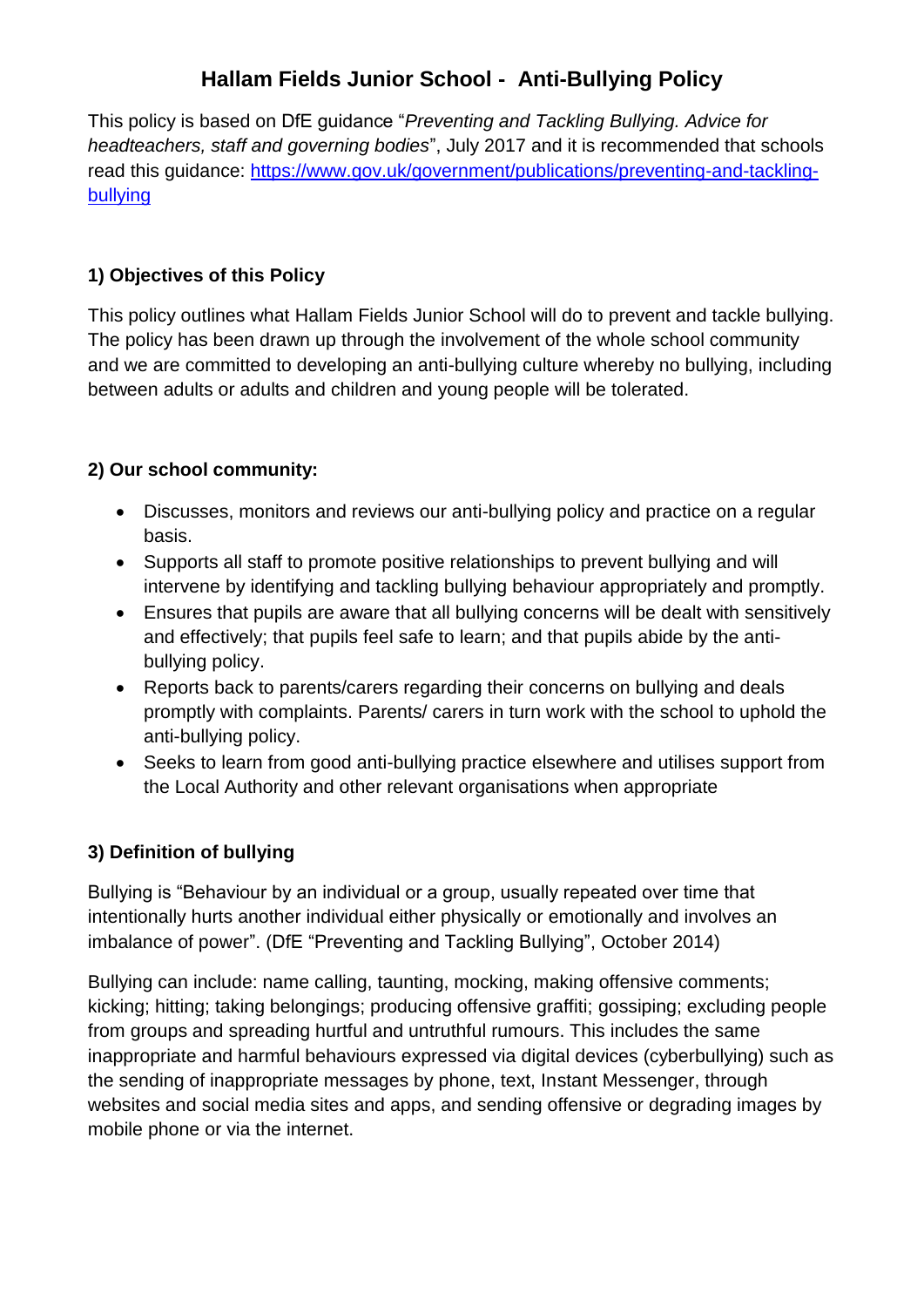# **4) Forms of bullying covered by this Policy**

Bullying can happen to anyone. This policy covers all types of bullying including:

- Bullying related to race, religion or culture.
- Bullying related to SEND (Special Educational Needs or Disability).
- Bullying related to appearance or physical/mental health conditions.
- Bullying related to sexual orientation (homophobic and biphobic bullying).
- Bullying of young carers, children in care or otherwise related to home circumstances.
- Sexist, sexual and transphobic bullying.
- Bullying via technology "cyberbullying"

# **5) Preventing, identifying and responding to bullying**

The school community will:

- Create and support an inclusive environment which promotes a culture of mutual respect, consideration and care for others which will be upheld by all.
- Work with staff and outside agencies to identify all forms of prejudice-driven bullying.
- Actively provide systematic opportunities to develop pupils' social and emotional skills, including their resilience.
- Provide a range of approaches for pupils, staff and parents/carers to access support and report concerns.
- Challenge practice which does not uphold the values of tolerance, nondiscrimination and respect towards others.
- Consider all opportunities for addressing bullying in all forms throughout the curriculum and supported with a range of approaches such as through displays, assemblies, peer support and the school/student council.
- Regularly update and evaluate our approaches to take into account the developments of technology and provide up-to-date advice and education to all members of the community regarding positive online behaviour.
- Train all staff including teaching staff, support staff (including administration staff, lunchtime support staff and site support staff) and pastoral staff to identify all forms of bullying, follow the school policy and procedures (including recording and reporting incidents).
- Proactively gather and record concerns and intelligence about bullying incidents and issues so as to effectively develop strategies to prevent bullying from occurring.
- Actively create "safe spaces" for vulnerable children and young people.
- Use a variety of techniques to resolve the issues between those who bully and those who have been bullied.
- Work with other agencies and the wider school community to prevent and tackle concerns.
- Celebrate success and achievements to promote and build a positive school ethos.
- Be encouraged to use social media responsibly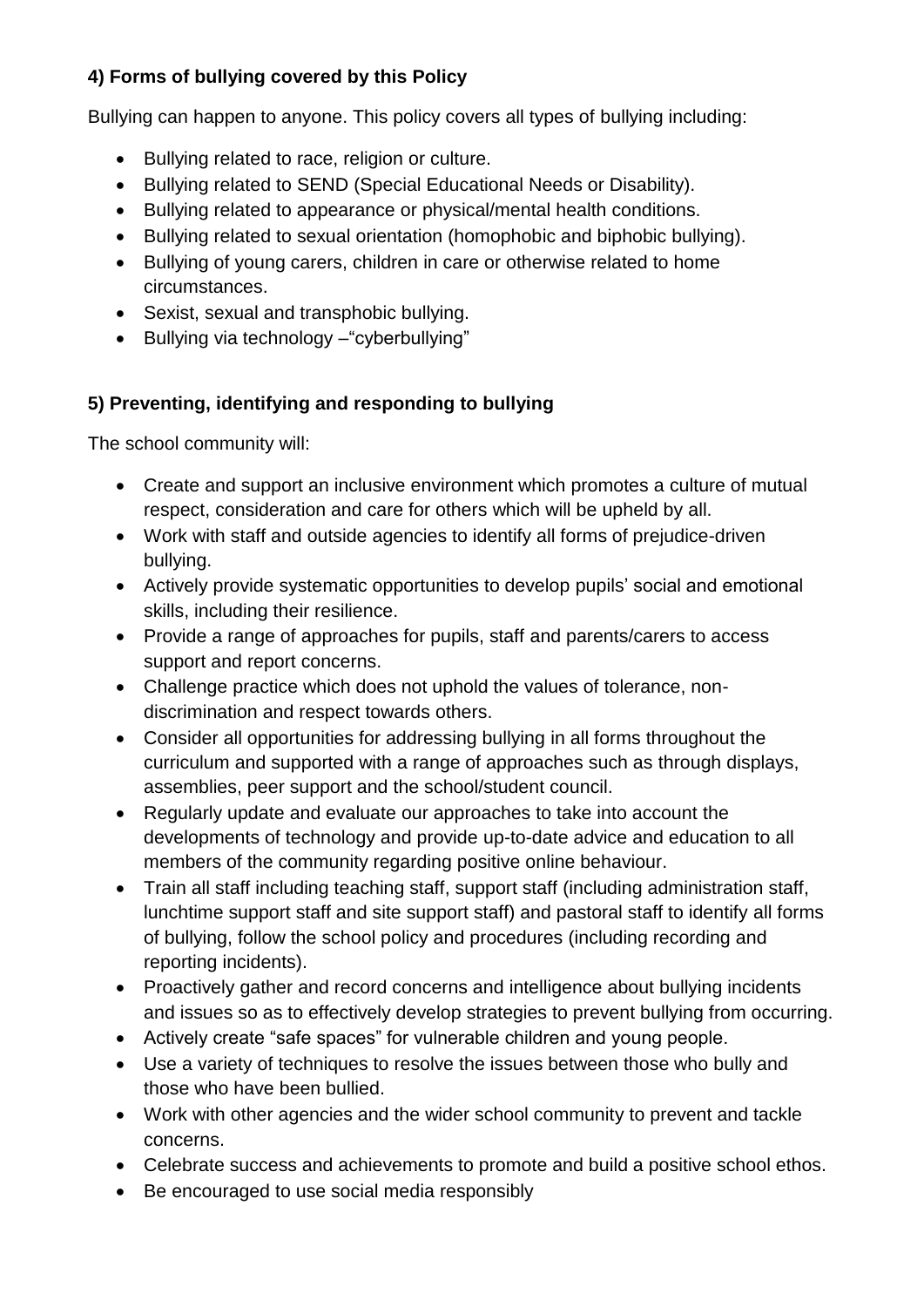## **6) Involvement of pupils**

We will:

- Regularly canvas children and young people's views on the extent and nature of bullying.
- Ensure that all pupils know how to express worries and anxieties about bullying.
- Ensure that all pupils are aware of the range of sanctions which may be applied against those engaging in bullying.
- Involve pupils in anti-bullying campaigns in schools and embedded messages in the wider school curriculum.
- Publicise the details of help lines and websites.
- Offer support to pupils who have been bullied and to those who are bullying in order to address the problems they have.

# **7) Liaison with parents and carers**

We will:

- Make sure that key information (including policies and named points of contact) about bullying is available to parents/carers in a variety of formats.
- Ensure that all parents/carers know who to contact if they are worried about bullying.
- Ensure all parents/carers know about our complaints procedure and how to use it effectively.
- Ensure all parents/carers know where to access independent advice about bullying.
- Work with all parents/carers and the local community to address issues beyond the school gates that give rise to bullying.
- Ensure that parents work with the school to role model positive behaviour for pupils, both on and offline.

# **8) Links with other school policies and practices**

This Policy links with a number of other school policies, practices and action plans including:

- Behaviour and discipline policy
- Complaints Policy
- Safeguarding and child protection policies
- Confidentiality Policy
- e-Safety (Online Safety) and Acceptable Use Policies (AUPs)
- Curriculum Policies such as PSHE and citizenship and computing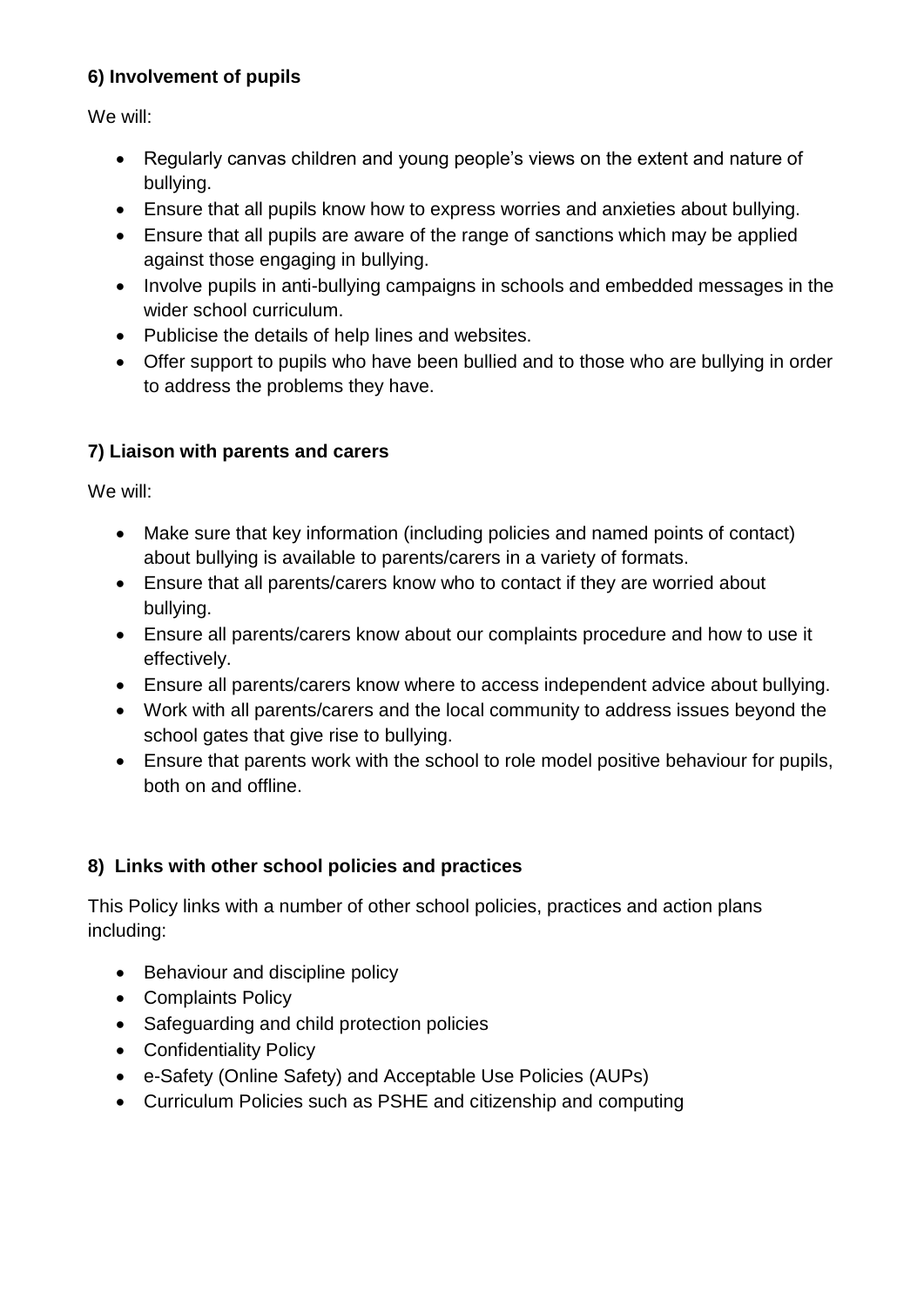#### **9) Links to legislation**

There are a number of pieces of legislation which set out measures and actions for schools in response to bullying as well as criminal law. These may include:

- The Education and Inspection Act 2006, 2011
- The Equality Act 2010
- The Children Act 1989
- Protection from Harassment Act 1997
- The Malicious Communications Act 1988
- Public Order Act 1986
- The Computer Misuse Act 1990

#### **10) Responsibilities**

It is the responsibility of:

- School Governors to take a lead role in monitoring and reviewing this policy.
- Governors, the Headteacher, Senior Managers, Teaching and Non Teaching staff to be aware of this policy and implement it accordingly.
- The Headteacher to communicate the policy to the school community and to ensure that disciplinary measures are applied fairly, consistently and reasonably.
- Staff to support and uphold the policy
- Parents/carers to support their children and work in partnership with the school
- Pupils to abide by the policy.

The named Governor with lead responsibility for this policy is: Andrea Flint

The named member of staff with lead responsibility for this policy is: **David Brown**

#### **11) Monitoring & review, policy into practice**

This policy was approved by the Governing Body on: 15<sup>th</sup> Feb 2018

This policy will be monitored and reviewed on: Feb 2020

The named Governor for bullying will report on a regular basis to the governing body on incidents of bullying and outcomes. The school will ensure that they regularly monitor and evaluate mechanisms to ensure that the policy is being consistently applied. Any issues identified will be incorporated into the school's action planning.

| Signed | <b>Chair of Governors</b> | Date $15th$ Feb 2018           |
|--------|---------------------------|--------------------------------|
| Signed | Headteacher               | Date 15 <sup>th</sup> Feb 2018 |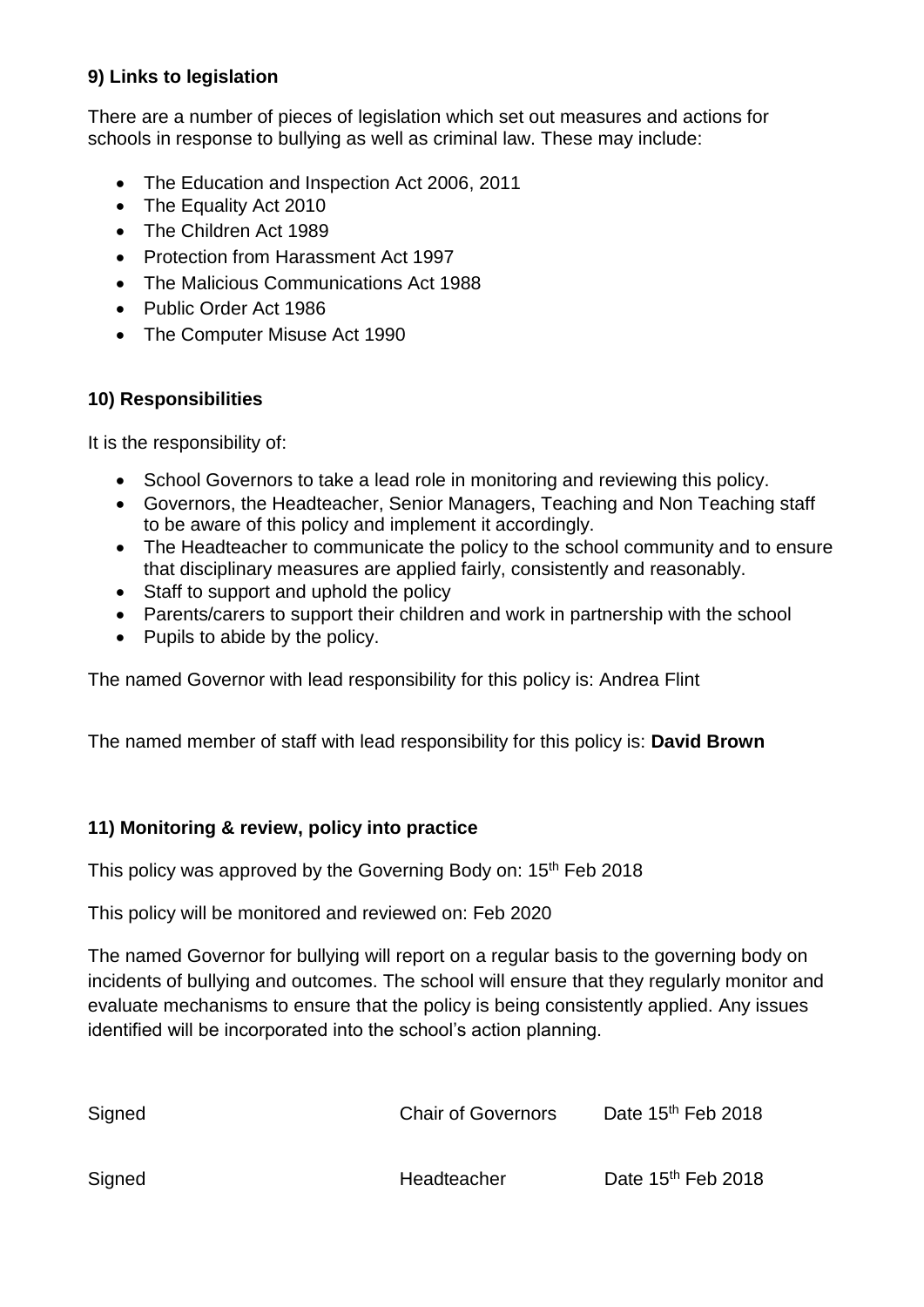# **Supporting Organisations and Guidance**

- Anti-Bullying Alliance: [www.anti-bullyingalliance.org.uk](http://www.anti-bullyingalliance.org.uk/)
- Childline: [www.childline.org.uk](http://www.childline.org.uk/)
- DfE: "Preventing and Tackling Bullying. Advice for headteachers, staff and governing bodies", and ["Supporting children and young people who are bullied: advice for](https://www.gov.uk/government/uploads/system/uploads/attachment_data/file/292505/supporting_bullied_children_advice.pdf)  [schools"](https://www.gov.uk/government/uploads/system/uploads/attachment_data/file/292505/supporting_bullied_children_advice.pdf) October 2014: [https://www.gov.uk/government/publications/preventing-and](https://www.gov.uk/government/publications/preventing-and-tackling-bullying)[tackling-bullying](https://www.gov.uk/government/publications/preventing-and-tackling-bullying)
- DfE: "No health without mental health": [https://www.gov.uk/government/publications/no](https://www.gov.uk/government/publications/no-health-without-mental-health-a-cross-government-outcomes-strategy)[health-without-mental-health-a-cross-government-outcomes-strategy](https://www.gov.uk/government/publications/no-health-without-mental-health-a-cross-government-outcomes-strategy)
- Family Lives: [www.familylives.org.uk](http://www.familylives.org.uk/)
- Kidscape: [www.kidscape.org.uk](http://www.kidscape.org.uk/)
- MindEd: [www.minded.org.uk](http://www.minded.org.uk/)
- NSPCC: [www.nspcc.org.uk](http://www.nspcc.org.uk/)
- PSHE Association: [www.pshe-association.org.uk](http://www.pshe-association.org.uk/)
- Restorative Justice Council: [www.restorativejustice.org.uk](http://www.restorativejustice.org.uk/)
- The Diana Award: [www.diana-award.org.uk](http://www.diana-award.org.uk/)
- Victim Support: [www.victimsupport.org.uk](http://www.victimsupport.org.uk/)
- Young Minds: [www.youngminds.org.uk](http://www.youngminds.org.uk/)
- Young Carers: [www.youngcarers.net](http://www.youngcarers.net/)

# **Cyberbullying**

- Childnet International: [www.childnet.com](http://www.childnet.com/)
- Digizen: [www.digizen.org](http://www.digizen.org/)
- Internet Watch Foundation: [www.iwf.org.uk](http://www.iwf.org.uk/)
- Think U Know: [www.thinkuknow.co.uk](http://www.thinkuknow.co.uk/)
- UK Safer Internet Centre: [www.saferinternet.org.uk](http://www.saferinternet.org.uk/)

# **LGBT**

- EACH: [www.eachaction.org.uk](http://www.eachaction.org.uk/)
- Pace: [www.pacehealth.org.uk](http://www.pacehealth.org.uk/)
- Schools Out: [www.schools-out.org.uk](http://www.schools-out.org.uk/)
- Stonewall: [www.stonewall.org.uk](http://www.stonewall.org.uk/)

## **SEND**

- Changing Faces: [www.changingfaces.org.uk](http://www.changingfaces.org.uk/)
- Mencap: [www.mencap.org.uk](http://www.mencap.org.uk/)
- DfE: SEND code of practice: [https://www.gov.uk/government/publications/send](https://www.gov.uk/government/publications/send-code-of-practice-0-to-25)[code-of-practice-0-to-25](https://www.gov.uk/government/publications/send-code-of-practice-0-to-25)

## **Racism and Hate**

- Anne Frank Trust: [www.annefrank.org.uk](http://www.annefrank.org.uk/)
- Kick it Out: [www.kickitout.org](http://www.kickitout.org/)
- Report it: [www.report-it.org.uk](http://www.report-it.org.uk/)
- Stop Hate: [www.stophateuk.org](http://www.stophateuk.org/)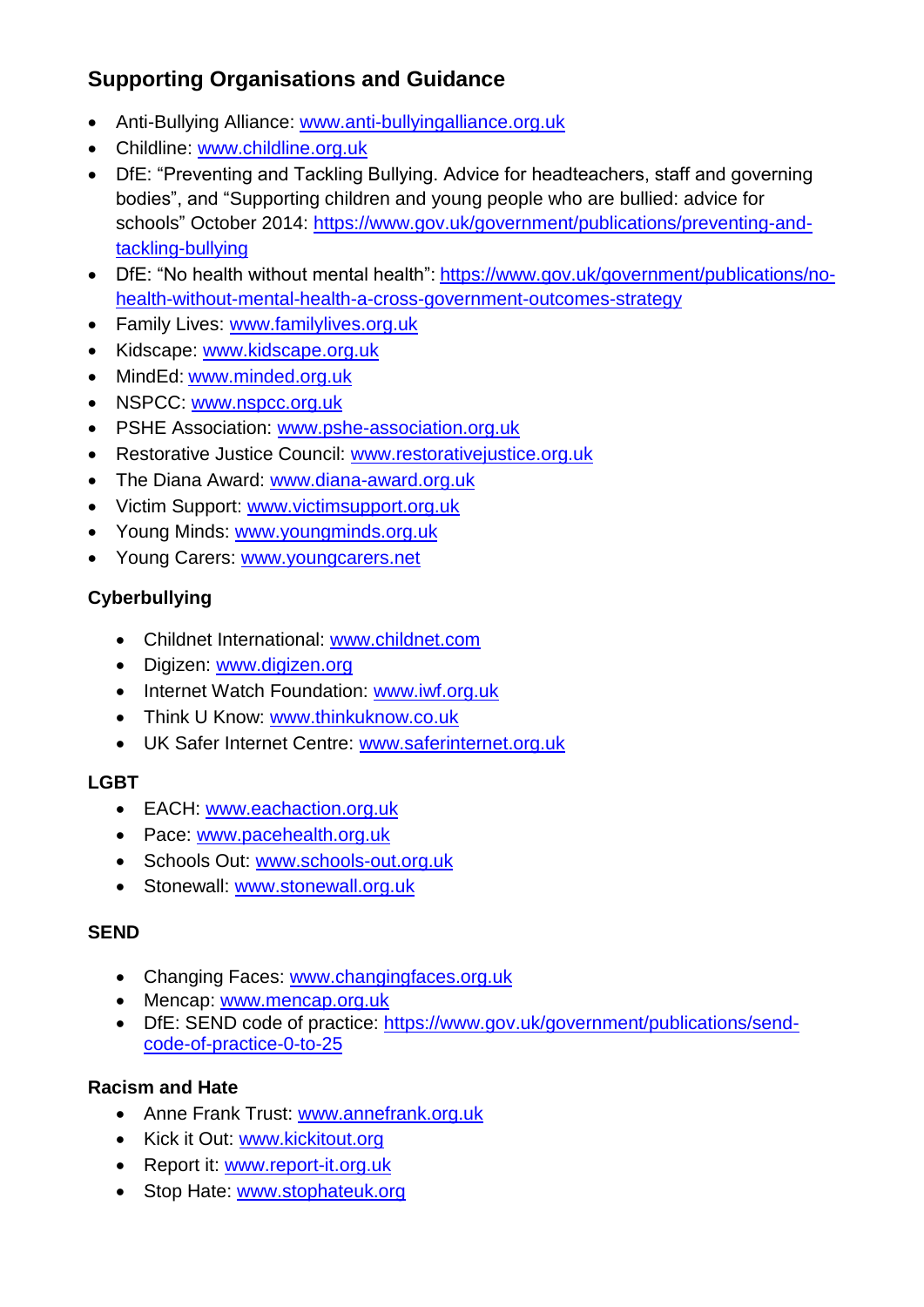• Show Racism the Red Card: [www.srtrc.org/educational](http://www.srtrc.org/educational)

## **Additional Content**

#### **Dealing with Incidents**

The following steps may be taken when dealing with incidents:

- If bullying is suspected or reported, the incident will be dealt with immediately by the member of staff who has been approached
- A clear and precise account of the incident will be recorded and given to the head teacher
- The head teacher will interview all concerned and will record the incident
- Class Teachers will be kept informed
- When responding to cyberbullying concerns the school will take all available steps to identify the bully, including looking at the school systems, identifying and interviewing possible witnesses, and contacting the service provider and the police, if necessary. The police will need to be involved to enable the service provider to look into the data of another user.
- Where the bullying takes place outside of the school site then the school will ensure that the concern is investigated and that appropriate action is taken in accordance with the schools behaviour and discipline policy.
- Parents/carers will be kept informed
- Sanctions will be used as appropriate and in consultation with all parties concerned
- If necessary and appropriate, the police or other local services will be consulted

## **Supporting Pupils**

Pupils who have been bullied will be supported by:

- Offering an immediate opportunity to discuss the experience with their teacher or a member of staff of their choice
- Being advised to keep a record of the bullying as evidence and discuss how to respond to concerns and build resilience as appropriate.
- Reassuring the pupil and providing continuous support
- Restoring self-esteem and confidence
- Working with the wider community and local/national organisations to provide further or specialist advice and guidance

Pupils who have bullied will be helped by:

- Discussing what happened and establishing the concern and the need to change
- Informing parents/carers to help change the attitude and behaviour of the child
- Providing appropriate education and support
- If online, requesting content be removed and reporting account/content to service provider
- Sanctioning in line with school behaviour/discipline policy. This may include official warnings, detentions, removal of privileges, fixed-term and permanent exclusions.
- Speaking with police or local services